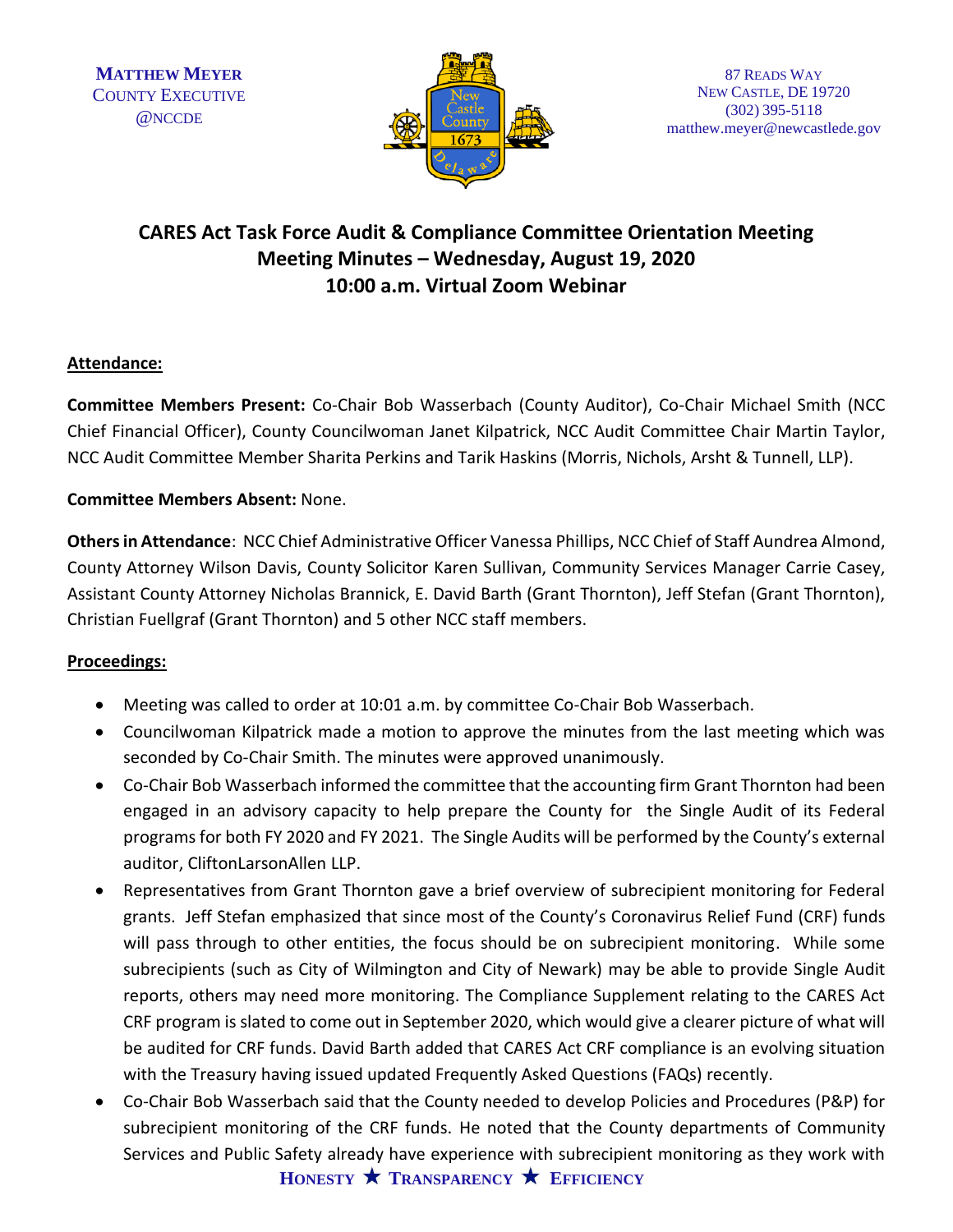Federal funds. Bob invited Carrie Casey from the Department of Community Services to share her thoughts.

- Carrie Casey said that the Department of Community Services took a very conservative approach to ensure compliance, and they are audited every year by the County's external auditors and every few years by HUD. As an example, the department is involved in subrecipient monitoring of its CDBG program, which is solely a reimbursement program, including performing ongoing monitoring and onsite audits.
- Councilwoman Janet Kilpatrick wondered if in the interest of time, the County should just adopt the process that the Community Services department already has in place. Co-Chair Wasserbach said that it would be best to first review the Community Services and Public Safety P&P regarding subrecipient monitoring and then develop a policy particular to the nuances of the CRF funds. Councilwoman Kilpatrick agreed that it would be better to get it right in the front-end; the end goal is to not have to refund any Federal dollars. Co-Chair Michael Smith also pointed out that the Community Services policy only addressed reimbursements, while there may be advance funding involved in the case of some of the CRF grant programs. Also, some of the smaller municipalities and fire companies have requested pre-approvals, as they may have little money in their budget to obtain certain Coronavirusrelated necessary goods and services.
- Next, Co-Chair Michael Smith gave a brief overview of the County's approval process for municipalities and fire company requests for CRF funds. The process begins with the municipalities and fire companies first certifying that the funds will be used per the requirements of the CARES Act. Once the certification is completed, authorized personnel from the municipalities and fire companies get access to the County's CRF website and application form. When an application comes into the County's Office of Finance, there are four possible outcomes – approved/denied/additional information requested/sent for legal review. Once an application is approved, it goes to another area in Finance for payment. For pre-approvals, follow-up documents are required within a specified time.
- Then Chief of Staff Aundrea Almond provided the committee with an update on recommendations from the five Task Force committees. In her presentation, Aundrea noted that there were certain areas of overlap between some committees and that decisions have not been made on certain recommendations. To implement some of the recommendations, changes in Federal guidelines may be needed; for example, recommendations for a loan program could not currently be implemented. When asked for a timetable on the final recommendations, Aundrea replied that while many decisions would be made and announced within the next week, uncertainties at the Federal level may delay some decisions and ultimately some recommendations may not be feasible.
- Councilwoman Janet Kilpatrick asked whether as decisions are made, they would be presented to Council or would they be a part of a bulk ordinance. Co-Chair Michael Smith responded that there would be an ordinance appropriating the rest of the CRF funds received by the County to the Grants and Fixed Charges line item. Councilwoman Kilpatrick then inquired as to how Council Members could make requests for grants from the CRF funds. Co-Chair Michael Smith replied that per State law, all